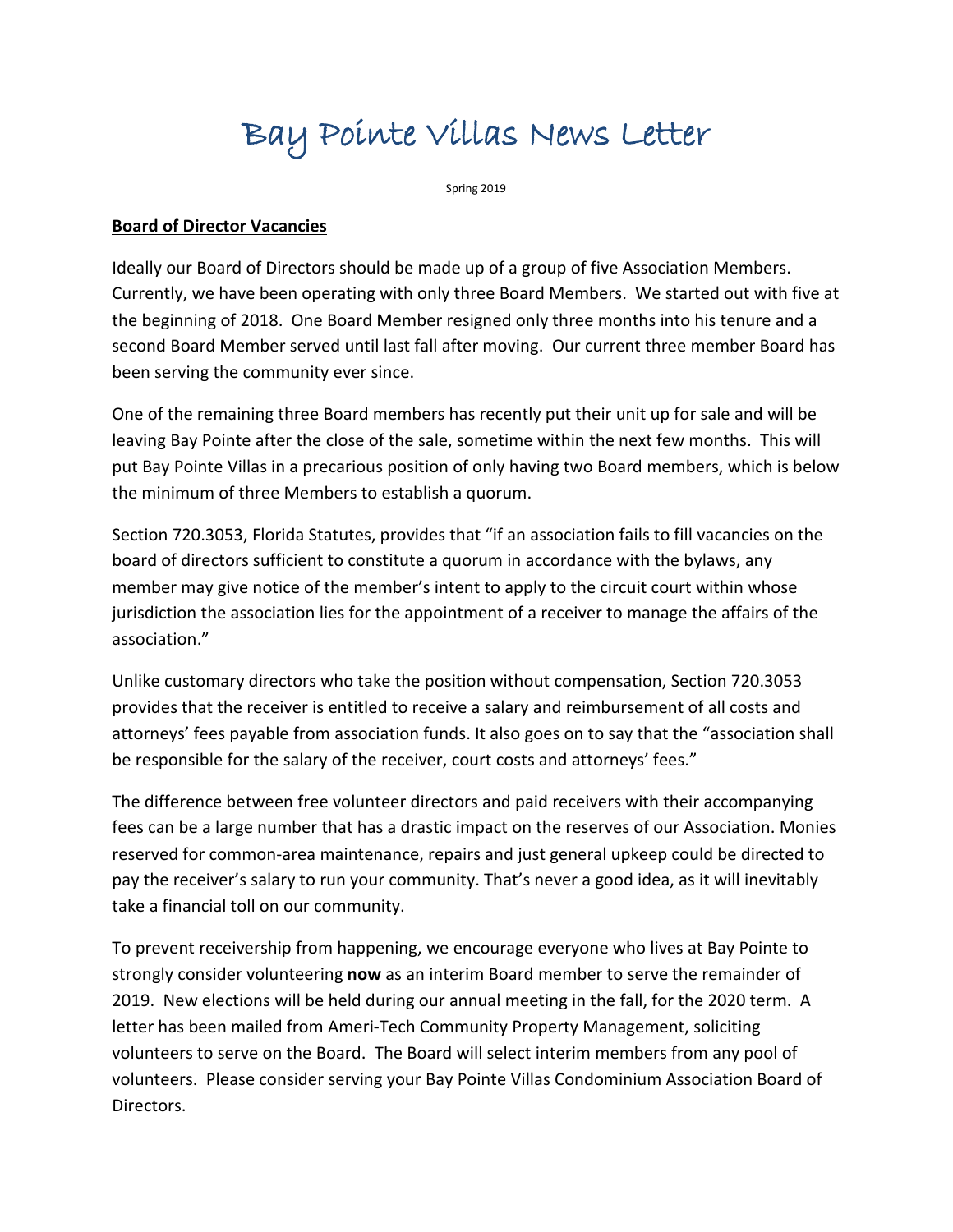## *PARKING REVISITED*

# 1. Only one vehicle per condominium may utilize a designated common area parking space at any given time.

2. All vehicles shall be parked only in the parking spaces designated for that purpose.

3. Commercial vehicles are not permitted on condominium property except for the purpose of making deliveries or providing repairs for a unit owner or the Association. Trucks over ¾ ton capacity are prohibited.

4. Campers, boats, trailers, motorcycles, mopeds and any other recreational vehicles are not permitted on Association property except in garages.

5. Do not impede access to other unit owner garages. Park only on paved surfaces. Owners of vehicles that damage landscape or any other Association property will be assessed for any damages they cause. Do not block sidewalks or walkways with your vehicle at any time.

6. Vehicles that cannot operate under their own power shall not remain on condominium property except in emergencies. In the event of an emergency, the owner of the vehicle will have seven days to remedy the situation or risk having the vehicle towed at the owner's expense. Disabled or derelict vehicles (i.e. broken glass expired or lack of registration tags, extensive damage) may not remain on Association property. Such vehicles may be towed at owner's expense.

7. Only emergency mechanical repairs may be done on Association property. Vehicles may not be left on jacks or lifts at any time.

8. Residents should encourage visitors to park off of the property whenever possible, due to limited available parking at Bay Pointe. Guests who do park on the property are covered under paragraph (1) above and must display a yellow parking pass on their dashboard so that it is visible from outside of the vehicle.

9. Vehicles shall not be left unattended for more than 30 days in any common area. These vehicles will be deemed derelict and will be subject to towing at owners expense.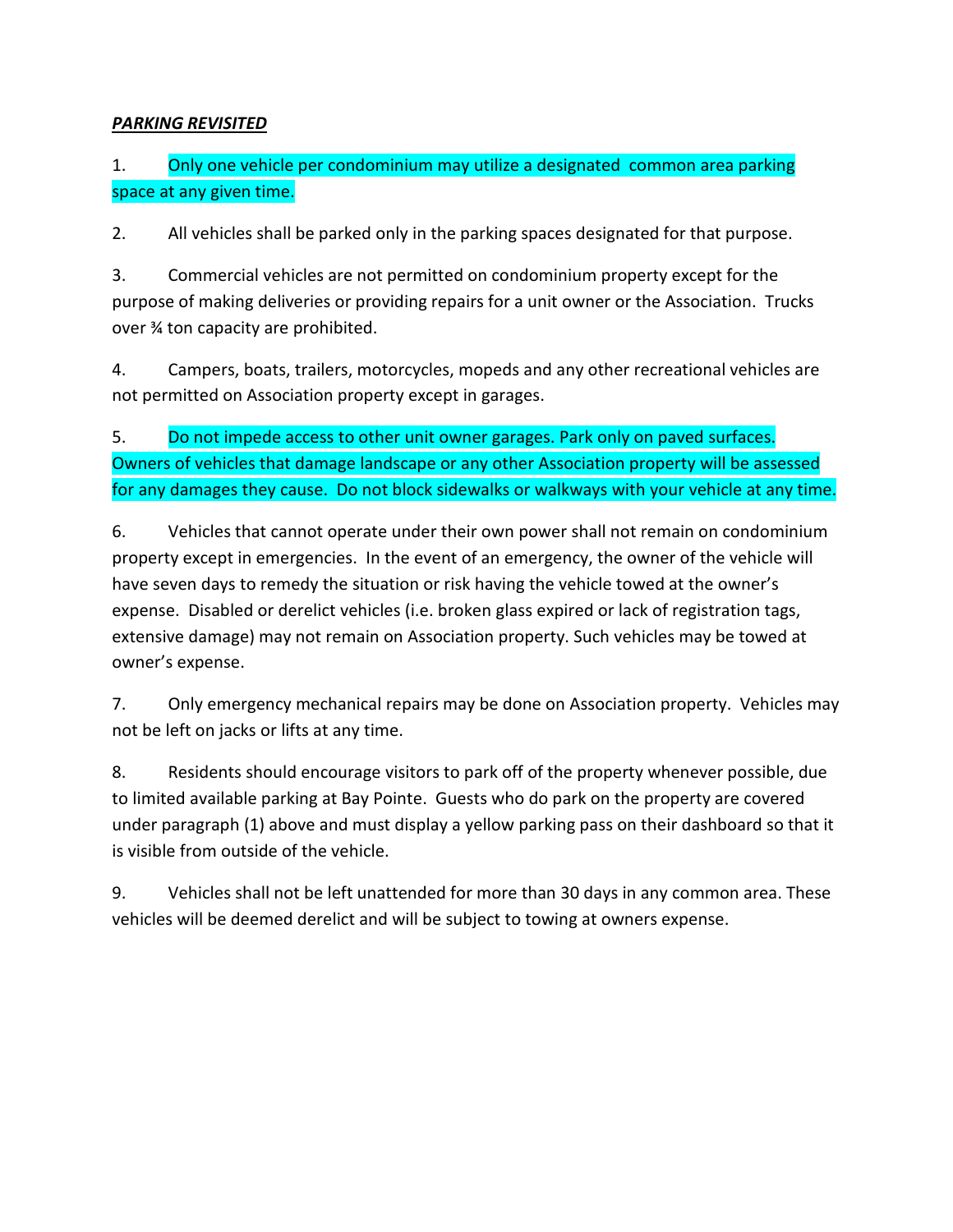10. Apron parking is permitted as a last resort when all common use parking spaces are occupied. Only one vehicle may be parked in an apron on Marina Way and Commodore Drive. Up to two vehicles may park in the aprons on Hamlin Blvd on one side only. All vehicles parked on the aprons, must be parked along the edge of the apron so as not to impede access and egress to garages and designated parking. Vehicles that are 16 feet or less in length and have a low profile will be permitted to park on the aprons. Specifically, only small and midsized vehicles will be permitted to park on the aprons. For safety reasons, pickup trucks, vans, commercial vehicles, recreational vehicles and sport utility vehicles are not permitted to park on the aprons at any time.

11. Do not park in such a manner as to impede vendor access to our dumpster.

12. All residents are asked to use the common use spaces on their side of the property including apron parking, unless there are no spaces available in your area. It is the Association's hope that common sense will prevail and everyone will use their best judgment when parking in any of the common area parking spaces on the property.

Items 1-12 above are copied directly from the Community Code and must be followed.

Although our Condominium Association does not have jurisdiction of the public roads adjacent to our property, common sense and common courtesy suggests that Bay Pointe residents would not use these roads for storing unused vehicles including, RV's and boats, for extended periods. This courtesy would give owners a convenient place to park a vehicle they use every day. **Parking is very limited.** Each unit has a garage that should be used for parking. Any other use limits that unit owners access to on property parking, to only one vehicle. Be considerate of your Bay Pointe neighbors.

Marina Way and Hamlin Blvd offer limited street parking. Pinellas County has placed No-Parking signs on the NE side of Marina Way and the NW side of Hamlin Blvd, limiting on street parking. All residents utilizing on street parking, are asked to be considerate of all residents and only park on the street consistent with your mailing address.

Remember to advise any vendor you hire that they are only permitted to park in the common areas during the servicing of your unit if absolutely necessary to perform their tasks. Vendors are never permitted to block access to the parking areas, garages, or sidewalks. This includes contractors and Realtors. Realtors must advise all potential buyers to park off property during showings and inspections.